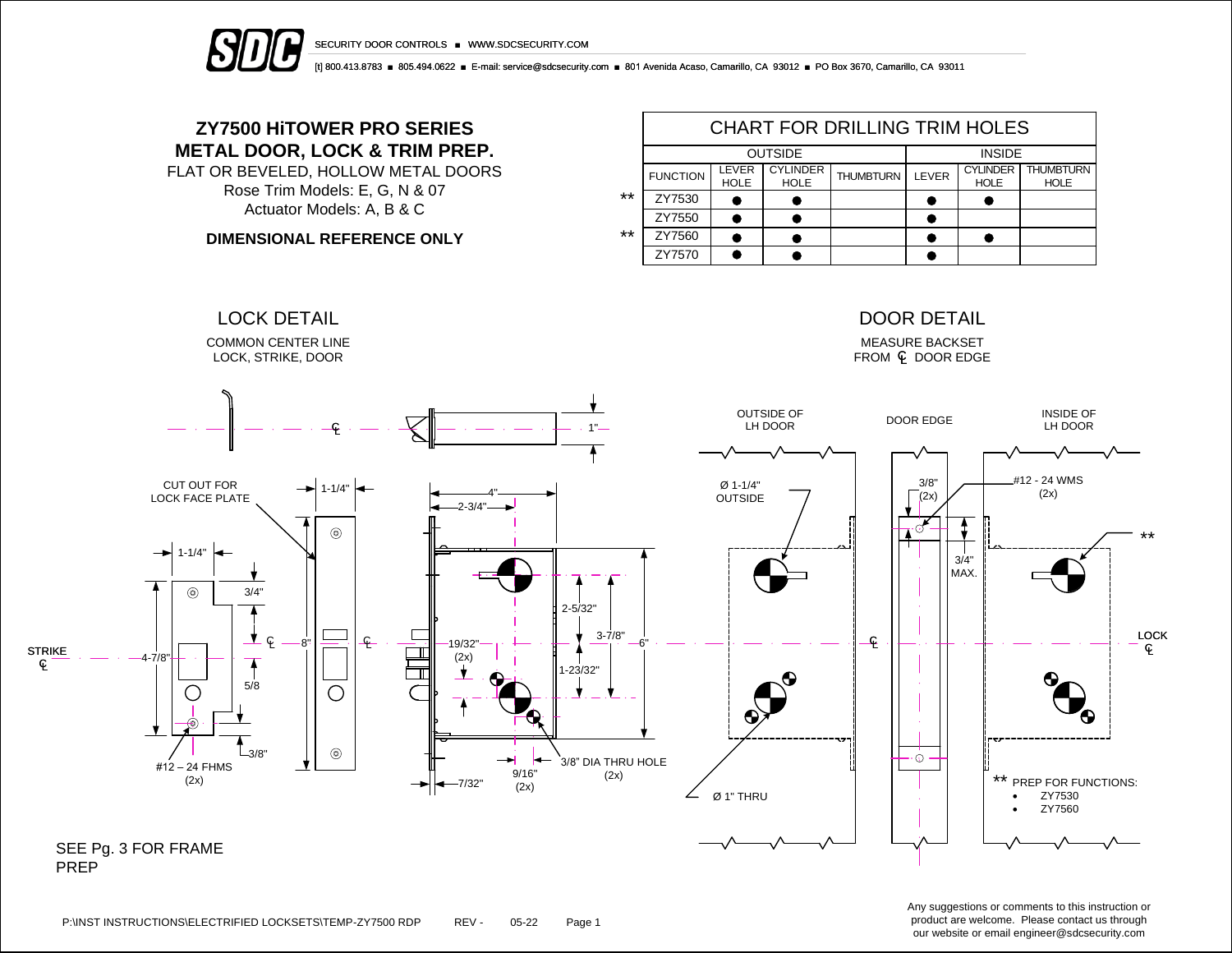



[t] 800.413.8783 ■ 805.494.0622 ■ E-mail: service@sdcsecurity.com ■ 801 Avenida Acaso, Camarillo, CA 93012 ■ PO Box 3670, Camarillo, CA 93011

## **ZY7500 HiTOWER PRO SERIES METAL DOOR, LOCK & TRIM PREP.**

FLAT OR BEVELED, HOLLOW METAL DOORS Rose Trim Models: E, G, N & 07 Actuator Models: A, B & C

**DIMENSIONAL REFERENCE ONLY**

|       | <b>CHART FOR DRILLING TRIM HOLES</b> |                      |                                |                  |       |                                |                                 |  |  |  |  |
|-------|--------------------------------------|----------------------|--------------------------------|------------------|-------|--------------------------------|---------------------------------|--|--|--|--|
|       |                                      | <b>OUTSIDE</b>       | <b>INSIDE</b>                  |                  |       |                                |                                 |  |  |  |  |
|       | <b>FUNCTION</b>                      | LEVER<br><b>HOLE</b> | <b>CYLINDER</b><br><b>HOLE</b> | <b>THUMBTURN</b> | LEVER | <b>CYLINDER</b><br><b>HOLE</b> | <b>THUMBTURN</b><br><b>HOLE</b> |  |  |  |  |
| $***$ | ZY7530                               |                      |                                |                  |       |                                |                                 |  |  |  |  |
|       | ZY7550                               |                      |                                |                  |       |                                |                                 |  |  |  |  |
| $***$ | ZY7560                               |                      |                                |                  |       |                                |                                 |  |  |  |  |
|       | ZY7570                               |                      |                                |                  |       |                                |                                 |  |  |  |  |